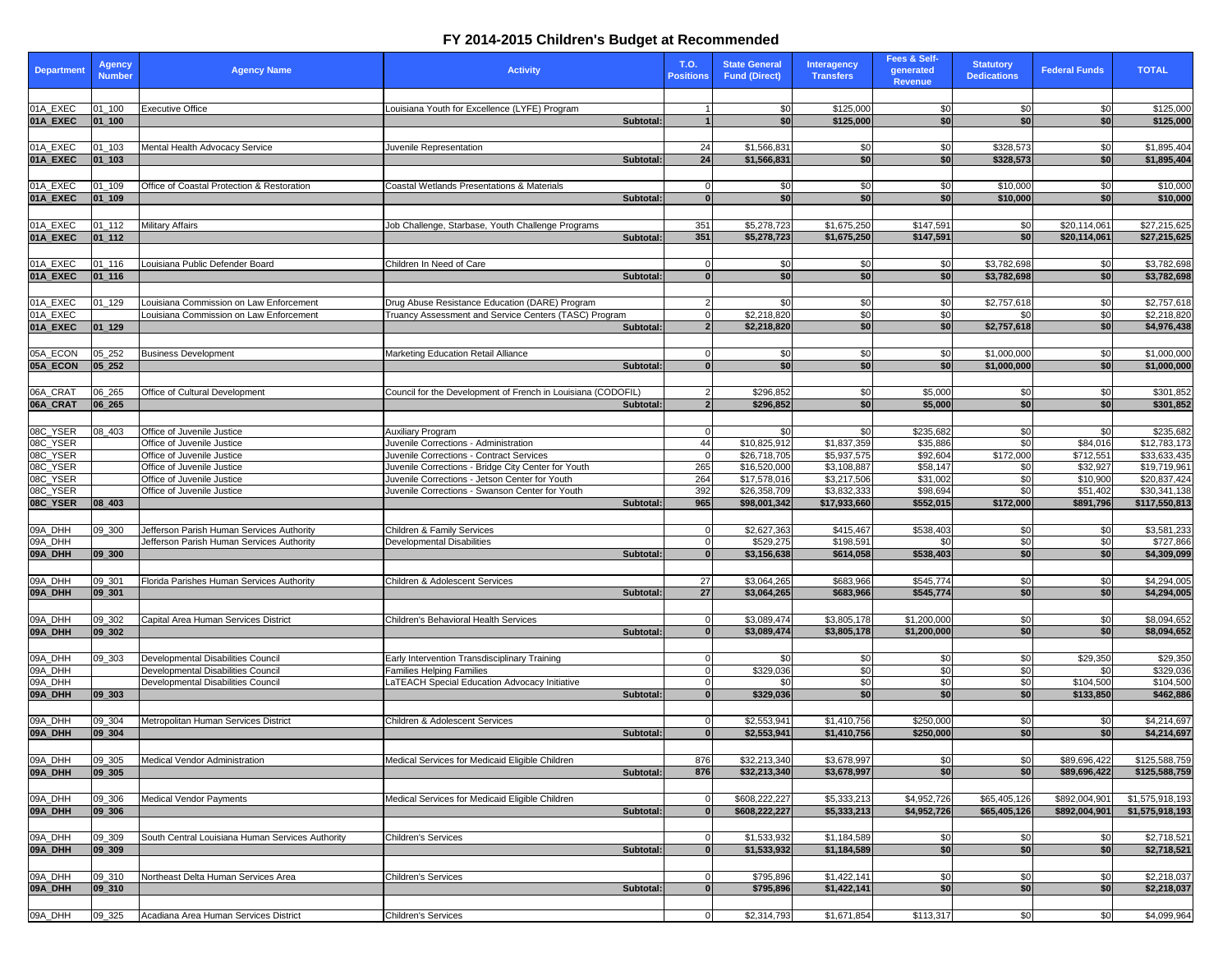## **FY 2014-2015 Children's Budget at Recommended**

| <b>Department</b>    | <b>Agency</b><br><b>Number</b> | <b>Agency Name</b>                                                                                           | <b>Activity</b>                                                  | <b>T.O.</b><br><b>Positions</b> | <b>State General</b><br><b>Fund (Direct)</b> | <b>Interagency</b><br><b>Transfers</b> | <b>Fees &amp; Self-</b><br>qenerated<br><b>Revenue</b> | <b>Statutory</b><br><b>Dedications</b> | <b>Federal Funds</b>   | <b>TOTAL</b>                 |
|----------------------|--------------------------------|--------------------------------------------------------------------------------------------------------------|------------------------------------------------------------------|---------------------------------|----------------------------------------------|----------------------------------------|--------------------------------------------------------|----------------------------------------|------------------------|------------------------------|
| 09A_DHH              | $ 09 - 325$                    |                                                                                                              | Subtotal:                                                        |                                 | \$2,314,793                                  | \$1,671,854                            | \$113,317                                              | \$0                                    | \$0                    | \$4,099,964                  |
| 09A_DHH              | 09_326                         | Office of Public Health                                                                                      | <b>Birth Defect Monitoring Network</b>                           |                                 | \$0                                          | \$0                                    | \$0                                                    | \$0                                    | \$185,000              | \$185,000                    |
| 09A_DHH              |                                | Office of Public Health                                                                                      | Child Death Review                                               |                                 | \$50,000                                     | $\overline{50}$                        | \$0                                                    | $\overline{30}$                        | \$0                    | \$50,000                     |
| 09A_DHH              |                                | Office of Public Health                                                                                      | Children's Special Health Services                               | 33                              | $\overline{$902,915}$                        | \$8,000                                | \$254,000                                              | \$0                                    | \$4,213,900            | \$5,378,815                  |
| 09A_DHH              |                                | Office of Public Health                                                                                      | <b>Emergency Medical Services</b>                                |                                 | \$0                                          | \$0                                    | \$0                                                    | \$0                                    | \$110,000              | \$110,000                    |
| 09A_DHH              |                                | Office of Public Health                                                                                      | Genetics and Hemophilia                                          | 23                              | \$1,467,266                                  | \$1,215,000                            | \$1,885,000                                            | \$3,000,000                            | \$0                    | \$7,567,266                  |
| 09A_DHH              |                                | Office of Public Health                                                                                      | HIV/Perinatal & AIDS Drug Assistance                             |                                 | \$0                                          | \$450                                  | \$0                                                    | \$0                                    | \$1,096,110            | \$1,096,560                  |
| 09A_DHH              |                                | Office of Public Health                                                                                      | Immunization                                                     | 53                              | \$1,584,340                                  | \$171,100                              | \$283,588                                              | \$425,543                              | \$3,696,525            | \$6,161,096                  |
| 09A_DHH              |                                | Office of Public Health                                                                                      | <b>Lead Poisoning Prevention</b>                                 |                                 | \$57,000                                     | \$0                                    | \$0                                                    | \$0                                    | \$0                    | \$57,000                     |
| 09A_DHH              |                                | Office of Public Health                                                                                      | Maternal and Child Health                                        | 12                              | \$0                                          | \$394,000                              | \$143,000                                              | \$0                                    | \$3,935,090            | \$4,472,090                  |
| 09A_DHH<br>09A_DHH   |                                | Office of Public Health                                                                                      | <b>Nurse Family Partnership</b>                                  | 44                              | \$3,196,750                                  | \$0                                    | \$0                                                    | \$2,600,000                            | \$13,640,410           | \$19,437,160                 |
| 09A_DHH              |                                | Office of Public Health<br>Office of Public Health                                                           | <b>Nutrition Services</b><br>School Based Health Services        | 153                             | \$22,985<br>\$5,258,517                      | \$7,600<br>\$0                         | \$664,815<br>\$0                                       | \$0<br>\$0                             | \$94,482,364<br>\$0    | \$95,177,764<br>\$5,258,517  |
| 09A_DHH              |                                | Office of Public Health                                                                                      | <b>Smoking Cessation</b>                                         |                                 | \$0                                          | \$48,750                               | \$0                                                    | \$325,000                              | \$748,873              | \$1,122,623                  |
| 09A_DHH              |                                | Office of Public Health                                                                                      | <b>Teen Pregnancy Prevention</b>                                 |                                 | \$0                                          | \$0                                    | \$0                                                    | \$0                                    | \$2,200,000            | \$2,200,000                  |
| 09A_DHH              | $ 09 - 326$                    |                                                                                                              | <b>Subtotal</b>                                                  | 331                             | \$12,539,773                                 | \$1,844,900                            | \$3,230,403                                            | \$6,350,543                            | \$124,308,272          | \$148,273,891                |
|                      |                                |                                                                                                              |                                                                  |                                 |                                              |                                        |                                                        |                                        |                        |                              |
| 09A_DHH              | 09_330                         | Office of Behavioral Health                                                                                  | Administration of Children's Services                            |                                 | \$642,804                                    | \$0                                    | \$0                                                    | \$0                                    | \$0                    | \$642,804                    |
|                      |                                |                                                                                                              | Developmental Neuropsychiatric Program (DNP) Outpatient          |                                 |                                              |                                        |                                                        |                                        |                        |                              |
| 09A_DHH              |                                | Office of Behavioral Health                                                                                  | Services                                                         |                                 | \$108,882                                    | \$0                                    | \$0                                                    | -\$C                                   | \$0                    | \$108,882                    |
| 09A_DHH              |                                | Office of Behavioral Health                                                                                  | <b>Mental Health Community</b>                                   |                                 | \$248,400                                    | \$410,039                              | $\frac{6}{2}$                                          | $\overline{30}$                        | \$0                    | \$658,439                    |
| 09A_DHH              | $ 09 - 330 $                   |                                                                                                              | Subtotal:                                                        | 15                              | \$1,000,086                                  | \$410,039                              | \$0                                                    | \$0                                    | \$0                    | \$1,410,125                  |
|                      |                                |                                                                                                              |                                                                  |                                 |                                              |                                        |                                                        |                                        |                        |                              |
| 09A_DHH              | 09 340                         | Office for Citizens with Developmental Disabilities                                                          | <b>Early Steps</b>                                               | 13                              | \$10,444,785                                 | \$0                                    | \$1,700,000                                            | \$0                                    | \$6,376,792            | \$18,521,577                 |
| 09A_DHH              |                                | Office for Citizens with Developmental Disabilities                                                          | Pinecrest SSC - Residential & Community-Based Services           | 76                              | <b>\$0</b>                                   | \$4,629,665                            | \$0                                                    | \$0                                    | \$0                    | \$4,629,665                  |
| 09A_DHH              | 09 340                         |                                                                                                              | Subtotal:                                                        | 89                              | \$10,444,785                                 | \$4,629,665                            | \$1,700,000                                            | \$0                                    | \$6,376,792            | \$23,151,242                 |
|                      |                                |                                                                                                              |                                                                  |                                 |                                              |                                        |                                                        |                                        |                        |                              |
| 09A_DHH              | 09_375                         | <b>Imperial Calcasieu Human Services Authority</b>                                                           | <b>Children's Services</b>                                       |                                 | \$0                                          | \$891,477                              | \$0                                                    | \$0                                    | \$0                    | \$891,477                    |
| 09A_DHH              | $ 09$ 375                      |                                                                                                              | <b>Subtotal</b>                                                  |                                 | \$0                                          | \$891,477                              | \$0                                                    | \$0                                    | \$0                    | \$891,477                    |
|                      |                                |                                                                                                              |                                                                  |                                 |                                              |                                        |                                                        |                                        |                        |                              |
| 09A_DHH              | 09_376                         | Central Louisiana Human Services District                                                                    | <b>Children's Services</b>                                       |                                 | \$1,314,097                                  | \$686,870                              | \$32,625                                               | \$0                                    | \$0                    | \$2,033,592                  |
| 09A_DHH              | $ 09$ _376                     |                                                                                                              | Subtotal:                                                        |                                 | \$1,314,097                                  | \$686,870                              | \$32,625                                               | \$0 <sub>1</sub>                       | \$0                    | \$2,033,592                  |
|                      |                                |                                                                                                              |                                                                  |                                 |                                              |                                        |                                                        |                                        |                        |                              |
| 09A_DHH              | 09_377                         | Northwest Louisiana Human Services District                                                                  | <b>Children's Services</b>                                       |                                 | \$265,425                                    | \$914,043                              | \$360,061                                              | \$0                                    | \$0                    | \$1,539,529                  |
| 09A_DHH              | 09, 377                        |                                                                                                              | Subtotal:                                                        |                                 | \$265,425                                    | \$914,043                              | \$360,061                                              | \$0                                    | \$0                    | \$1,539,529                  |
|                      |                                |                                                                                                              |                                                                  |                                 |                                              |                                        |                                                        |                                        |                        |                              |
| 10A_DCFS             | 10 360                         | Office of Children & Family Services                                                                         | <b>Child Care Assistance</b>                                     | 16                              | \$0                                          | \$0                                    | \$0                                                    | \$0                                    | \$61,509,799           | \$61,509,799                 |
| 10A_DCFS             |                                | Office of Children & Family Services                                                                         | Child Care Assistance Payments                                   | 56                              | \$0                                          | $\sqrt{6}$                             | $\frac{6}{3}$                                          | \$0                                    | \$4,281,401            | \$4,281,401                  |
| 10A_DCFS             |                                | Office of Children & Family Services                                                                         | <b>Child Welfare Services</b>                                    | 720                             | \$34,309,002                                 | \$0                                    | $\frac{6}{3}$                                          | \$0                                    | \$176,358,415          | \$210,667,417                |
| 10A_DCFS             |                                | Office of Children & Family Services                                                                         | <b>Disability Determinations</b>                                 | 43                              | \$0                                          | $\overline{30}$                        | $\frac{6}{3}$                                          | \$0                                    | \$8,162,403            | \$8,162,403                  |
| 10A_DCFS             |                                | Office of Children & Family Services                                                                         | Payments to TANF recipients                                      | 362                             | \$0                                          | \$0                                    | $\frac{6}{3}$                                          | \$0                                    | \$27,578,959           | \$27,578,959                 |
| 10A_DCFS             |                                | Office of Children & Family Services                                                                         | Supplemental Nutritional Assistance Program (SNAP)               | 539                             | \$20,965,162                                 | $\overline{30}$                        | \$0                                                    | $\sqrt{6}$                             | \$24,481,754           | \$45,446,916                 |
| 10A_DCFS             |                                | Office of Children & Family Services                                                                         | <b>Support Enforcement</b>                                       | 485                             | \$12,420,970                                 | $\sqrt{6}$                             | \$15,731,257                                           | \$0                                    | \$46,692,031           | \$74,844,258                 |
| 10A_DCFS             |                                | Office of Children & Family Services                                                                         | Temporary Aid to Needy Families (TANF) Initiatives               | 27                              | \$0                                          | \$0                                    | \$0                                                    | \$0                                    | \$64,454,919           | \$64,454,919                 |
| 10A_DCFS             | $10^{360}$                     |                                                                                                              | Subtotal:                                                        | 2,248                           | \$67,695,134                                 | \$0                                    | \$15,731,257                                           | \$0                                    | \$413,519,681          | \$496,946,072                |
|                      |                                |                                                                                                              |                                                                  |                                 |                                              |                                        |                                                        |                                        |                        |                              |
| 11A_NATR             | 11_435                         | Office of Coastal Management                                                                                 | Outreach & Public Information for Children                       |                                 | \$0                                          | \$0                                    | \$0                                                    | \$0                                    | \$30,240               | \$30,240                     |
| 11A_NATR             | $11 - 435$                     |                                                                                                              | Subtotal:                                                        |                                 | \$0                                          | $\overline{50}$                        | \$0                                                    | \$0                                    | \$30,240               | \$30,240                     |
|                      |                                |                                                                                                              |                                                                  |                                 |                                              |                                        |                                                        |                                        |                        |                              |
| 14A_LWC              | 14_474                         | Workforce Support & Training                                                                                 | Services to Youth                                                |                                 | \$0                                          | \$0                                    | \$0                                                    | \$0                                    | \$4,451,172            | \$4,451,172                  |
| 14A_LWC              | $14_474$                       |                                                                                                              | Subtotal:                                                        |                                 | \$0                                          | \$0                                    | \$0                                                    | \$0                                    | \$4,451,172            | \$4,451,172                  |
|                      |                                |                                                                                                              |                                                                  |                                 |                                              |                                        |                                                        |                                        |                        |                              |
| 19A_HIED             | 19A_600                        | LSU System                                                                                                   | 4-H Youth Development                                            | 132                             | \$6,368,864                                  | \$0                                    | \$497,227                                              | \$0                                    | \$1,318,532            | \$8,184,623                  |
| 19A_HIED<br>19A_HIED | 19A_600                        | LSU System                                                                                                   | Healthcare, Education, Training, & Patient Services<br>Subtotal: | 291<br>423                      | \$9,066,010<br>\$15,434,874                  | \$4,600,164                            | \$139,154<br>\$636,381                                 | \$0<br>\$0                             | \$0<br>\$1,318,532     | \$13,805,328<br>\$21,989,951 |
|                      |                                |                                                                                                              |                                                                  |                                 |                                              | \$4,600,164                            |                                                        |                                        |                        |                              |
|                      |                                |                                                                                                              |                                                                  |                                 |                                              |                                        |                                                        |                                        |                        |                              |
| 19A_HIED             | 19A_661                        | Office of Student Financial Assistance                                                                       | <b>START College Saving Plan</b>                                 |                                 | \$1,700,000<br>\$1,700,000                   | \$0<br>$\overline{50}$                 | \$0<br>\$0                                             | \$0<br>\$0                             | \$691,123<br>\$691,123 | \$2,391,123<br>\$2,391,123   |
| 19A_HIED             | 19A_661                        |                                                                                                              | Subtotal:                                                        |                                 |                                              |                                        |                                                        |                                        |                        |                              |
|                      |                                |                                                                                                              |                                                                  |                                 |                                              |                                        |                                                        |                                        |                        |                              |
| 19B_OTED<br>19B_OTED | 19B 653                        | Louisiana Schools for the Deaf and Visually Impaired                                                         | <b>Children's Services</b>                                       | 99                              | \$10,941,324                                 | \$392,310                              | \$104,245                                              | \$0                                    | \$0                    | \$11,437,879                 |
| 19B_OTED             |                                | Louisiana Schools for the Deaf and Visually Impaired<br>Louisiana Schools for the Deaf and Visually Impaired | Instruction<br>Residential                                       | 115<br>71                       | \$7,158,498<br>\$4,535,211                   | \$1,211,200<br>\$814,930               | \$3,000<br>\$0                                         | \$77,287<br>\$76,143                   | \$0<br>\$0             | \$8,449,985<br>\$5,426,284   |
| 19B_OTED             |                                | Louisiana Schools for the Deaf and Visually Impaired                                                         | <b>Student Center</b>                                            |                                 | \$0                                          | \$0                                    | \$15,000                                               | \$0                                    | \$0                    | \$15,000                     |
| 19B_OTED             | 19B_653                        |                                                                                                              | Subtotal:                                                        | 285                             | \$22,635,033                                 | \$2,418,440                            | \$122,245                                              | \$153,430                              | \$0                    | \$25,329,148                 |
|                      |                                |                                                                                                              |                                                                  |                                 |                                              |                                        |                                                        |                                        |                        |                              |